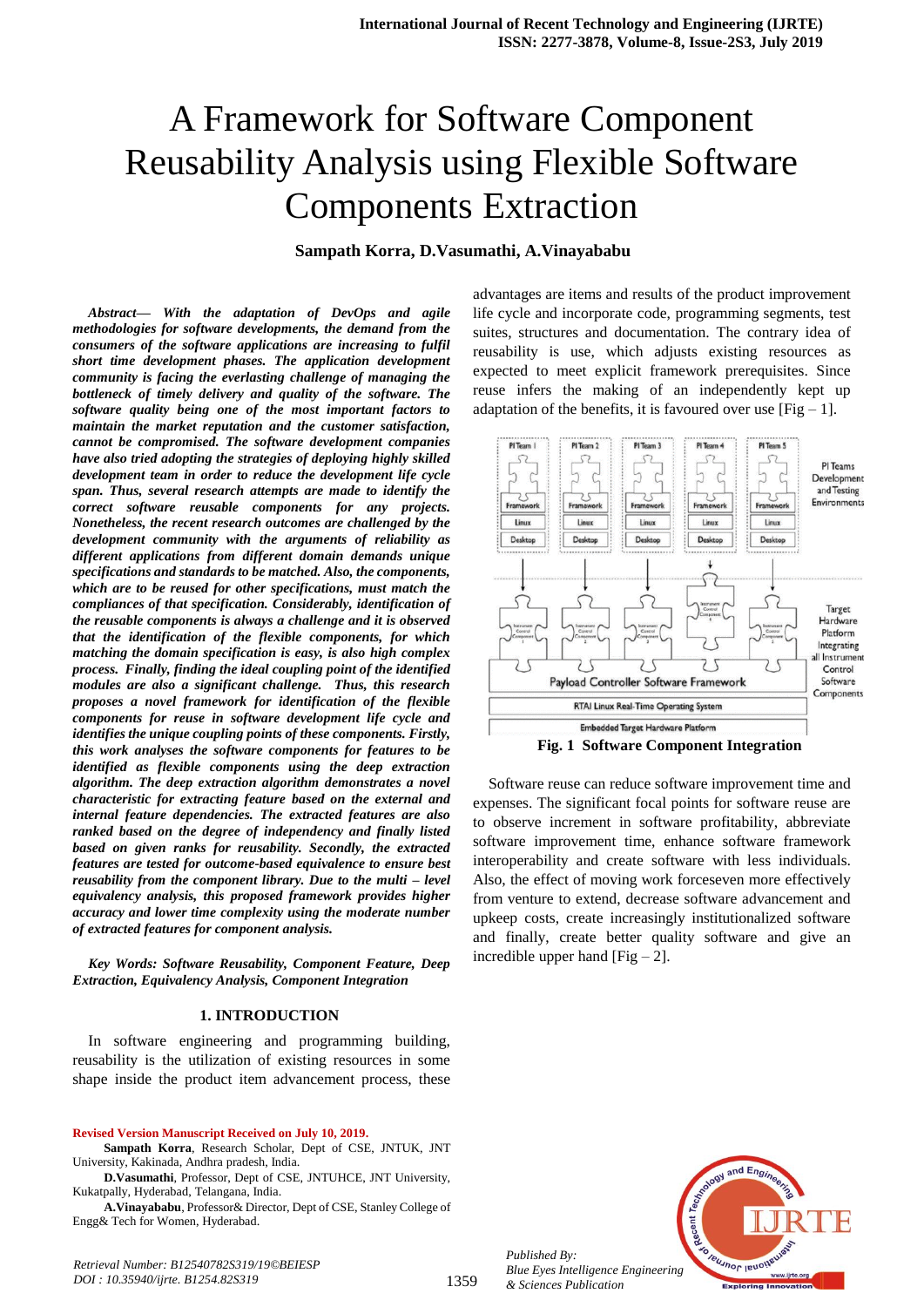

**Fig. 2 Software Component Engineering**

Henceforth, realizing the benefits of the software reusability, this work proposes the framework to identify the flexible software components and identify the unique coupling points for the identified flexible software components.

#### **II. OUTCOME OF THE PARALLEL RESEARCH**

The benefits from the component based reusable model for software development have intrigued the interest of many research attempts in the recent time. Also, the higher adaptability of component-based software development in all segments of domains makes this field of research highly popular. In this section of the work, the notable outcomes from the parallel searches are discussed.

A pattern in the advancement of inserted frameworks is the use of Component-Based Development as initially demonstrated by I. Crnkovic et al. [1]. This product building philosophy advances the improvement of frameworks through the synthesis of officially existing programming units called programming components. The business effectively utilizes different component models such as AUTOSAR [2], Rubus developed by K. Hänninen et al. [3] and IEC 61131 designed by K.-H. John et al. [4].

Notwithstanding, CBD is insufficient for implanted stages that join CPUs and GPUs. This is because of the absence of explicit help for GPUs. This general test has a few features. One of them alludes to the advancement of components with GPU abilities, which is intricate, tedious and blunder inclined. The component engineer exertion is expanded because of the way that nearby the usefulness, the component must contain settings and GPU-explicit condition data. In this way, typifying inside the components all the required data, results in equipment explicit components appropriate for specific GPU structures as it were as showcased by G. Campeanu et al. [5] and J. Carlson et al. [6].

The generic guidelines are initially developed by M. Chaudron et al. [7] as a component is constructed into a system. Also, the inserted and constant framework industry effectively received the CBD strategy through different component models. These component models pursue diverse collaboration styles reasonable for specific kind of uses as showcased by I. Crnkovic et al. [8]. GPUs were produced back in 90s and were utilized just in realistic based applications. In time, on account of the expansion of their calculation control and getting to be less demanding to program, GPUs were used in various sort of utilizations getting to be universally useful GPUs as highlighted by J.D. Owens et al. [9]. For instance, cryptography applications as presented by S.A. Manavski et al. [10] and Monte Carlo re-enactments as demonstrated by T. Preis et al. [11] have GPU-based arrangements.

The GPU is a preparing unit furnished with a parallel design that may utilize at once, a huge number of calculation strings through its different centers. Because of its execution display, GPU exceed expectations in executing information parallel applications. For instance, a reproduction of bio-sub-atomic frameworks may accomplish multiple times accelerate on GPU contrasted with the CPU as proven by J.E. Stone et al. [12] in his notable study.

To realise the benefits of the proposed system, it is highly recommended to carry out the comparative analysis with the other existing parallel research outcomes dealing with metric based analysis.

The work by Claudio Sant'Anna et al. [13] have demonstrated the use of software metric method for analysing the reusability level focusing on the aspect-oriented software. The limitations of this study can clearly be observed that the tested dataset and the proposed algorithm is majorly focuses on the modularity of the code, which influences the reusability to a greater extends. Thus, higher accuracy without any other influences. Further, this work was improved by H. Washizaki et al. [14] by introducing the reduction of feature analysis parameters. This work analyses the parameters and aims to reduce the number of features in the metric. Nonetheless, this work could not reduce a greater number of parameters and also increases the time complexity for the additional analysis.

Other parallel research attempts have also provided methodologies for analysing the interface-based reusability of the components. The work by M.A.S. Boxall et al. [15] demonstrates the interface component reusability analysis rather than the functional. It is natural to realize that as this study does not analyse and guarantee the software functional component reusability, thus the accuracy is criticized.

Yet another attempt by L. H. Etzkorn et al. [16] focuses on the legacy software applications for detecting the reusability degree. The legacy software applications are majorly based on batch of instructions and demands higher number of features for detecting the reusability factors as this must deal with the independency of the transactions. Thus, the time complexity of this method increases randomly.

The other attempts by K. K. Aggarwal et al. [17], S. D. Kim et al. [18], F. Dandashi et al. [19], A. Sharma et al. [20], P. Sandhu et al. [21], Marko Mijač et al. [22] have made several attempts to identify the optimal number of the features and optimal time complexity. Nonetheless, this trade-off was barely been resolved due to the absence of advanced equivalence analysis, which is proposed by this work.



*Published By: Blue Eyes Intelligence Engineering & Sciences Publication* 

1360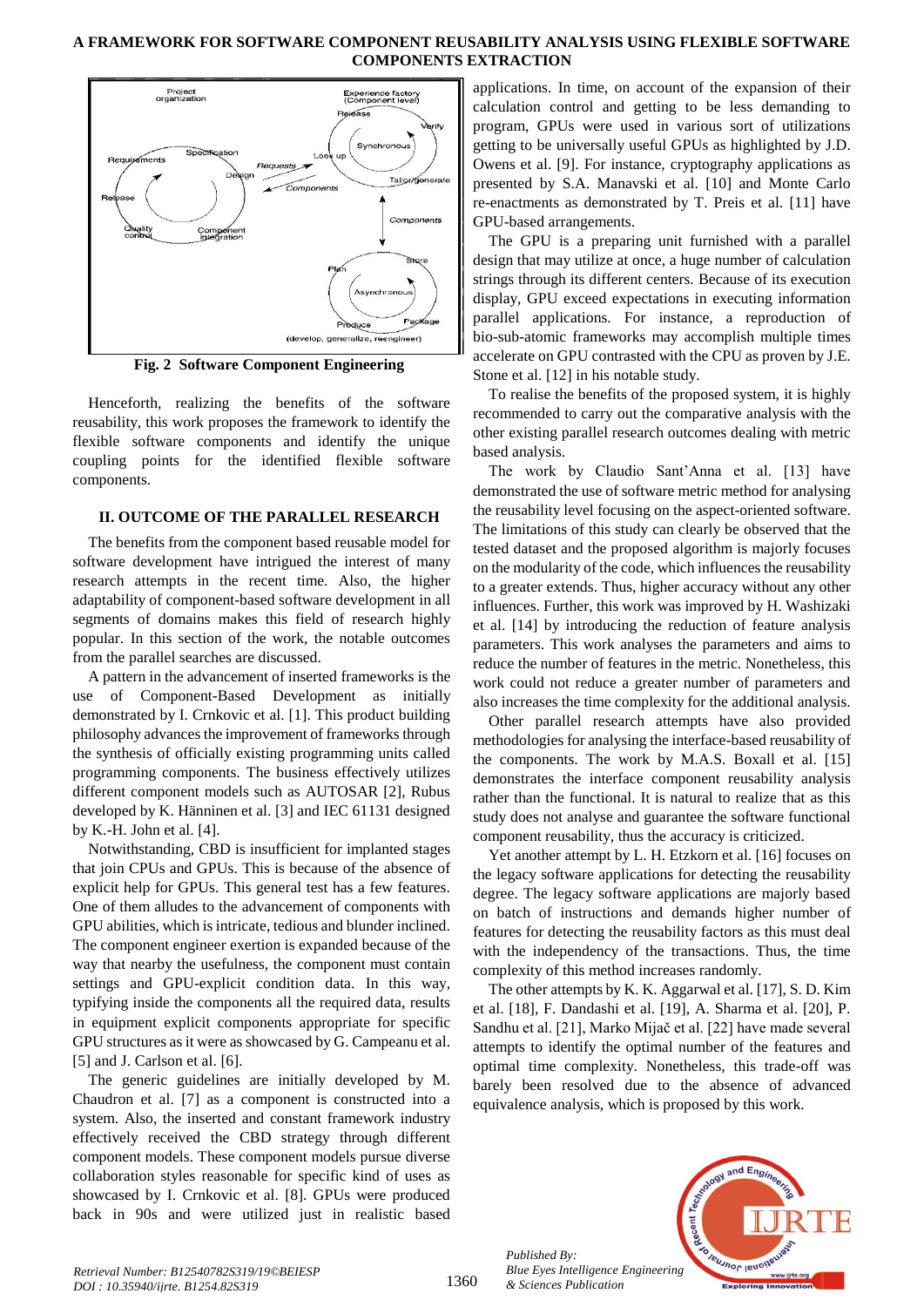The concept of cognitive reuse framework will lead to better product quality, reduces cost, time and effort. In the software development process, software reuse offers time, cost saving potentially and improves the quality in the construction of a new software system[23].

Developing reusable components are one of the main objectives of component-based software engineering. They play a crucial role in the field of application development and support. CBSE use certain architectural patterns and infrastructures of standard software to increase overall product quality for software development[24].

Association rule learning is a standard based AI technique for finding fascinating relations between factors with regards to extensive databases. It is proposed to distinguish solid principles found in databases utilizing a few proportions of intriguing quality of the software[25].

Hence with the fundamental understanding of the problem in the existing research, this work formulates the problem in the next section.

#### **III. PROBLEM FORMULATION**

The software component reusability completely depends on the fact that, the initial developed software must be reusable and should be flexible in development nature. Also, the component to be compatible with the specification where it is intended to be coupled. Hence, these two problems are to be identified and should be represented in a convenient approach for determination of reusability.

Henceforth, in this section of the work, two lemmas are formed in order to realize the solvability of these two earlier mentioned problems.

Lemma – 1: Any software component with minimum dependencies, generic method signature and less cohesion is most suitable for reuse.

Where,

m and M denotes any single component and the set of components in the software respectively

d and D denotes any component dependency and the set of dependencies of the software respectively

a and A denotes any component characteristics and the set of characteristics of the software respectively

Proof: Firstly, any component in the software can be considered to be reused based on the feasibility and part of the complete software,

$$
m_i \in M \tag{Eq. 1}
$$

And

$$
M = \sum_{i=1}^{n} m_i \tag{Eq. 2}
$$

Also, for any component in the software may have some dependencies as

$$
m_i \to d_i \tag{Eq. 3}
$$

Further, each dependency is also part ( ) of the complete software dependency set,

$$
d_i \in D \tag{Eq. 4}
$$

It is natural to realise that, each dependency in the dependency set also will have other dependencies,

$$
m_i \to d_i
$$
  
\n
$$
m_j \to d_j
$$
 (Eq. 5)

If the dependencies of each component do not further depend on any other dependencies, then the identified components are not dependent on each other and can be identified as potential flexible component for reuse. If,

$$
d_i \xrightarrow{No Dependercy} d_j
$$
 (Eq. 6)  
Then,

$$
m_i \xrightarrow{\text{No Dependercy}} m_j \tag{Eq. 7}
$$

Hence, it is natural to understand that mi and mj are having no dependencies and can be considered as feasible components for reuse.

Further, considering the characteristics of any software and any component must be nearly equal in order to consider the component to use for majority of functionalities in the software and thus can be reused.

Hence, any component and the characteristics of the component must be extracted first,

$$
\lambda(m_i) = a_i \tag{Eq. 8}
$$

Naturally, the component characteristics is part of the total software characteristics and can be understood as,

$$
a_i \in [A] \tag{Eq. 9}
$$

Henceforth, in order to make the component highly flexible and reusable, the characteristics of the component and characteristics set of the total software must be same or nearly same,

$$
a_i \subseteq [A] \tag{Eq. 10}
$$

Thus, it can be concluded that, any component having less dependencies are most likely to have no or less dependencies on other components in the software and also for the same component, the characteristics must be same as the total software characteristics, can be most suitable for reuse.

Lemma  $-2$ : Any software must be build using multiple reusable components and the components can be integrated in any order in the software for making a most feasible software for component integration.

Where,

s and S denote any software component and the complete software component set respectively

 $R_1$  and  $R_2$  denotes any two-random order of use of the software components

Proof: Firstly, any software must be a collection  $(\Sigma)$  of components and should be denoted as,

$$
S = \sum_{i=1}^{n} s_i
$$
 (Eq. 11)

Also, it is important to have no dependencies of the software components among each-others,

$$
S_i \neq S_j \tag{Eq. 12}
$$

Further, the order of use of the software components can be denoted as,



*Published By:*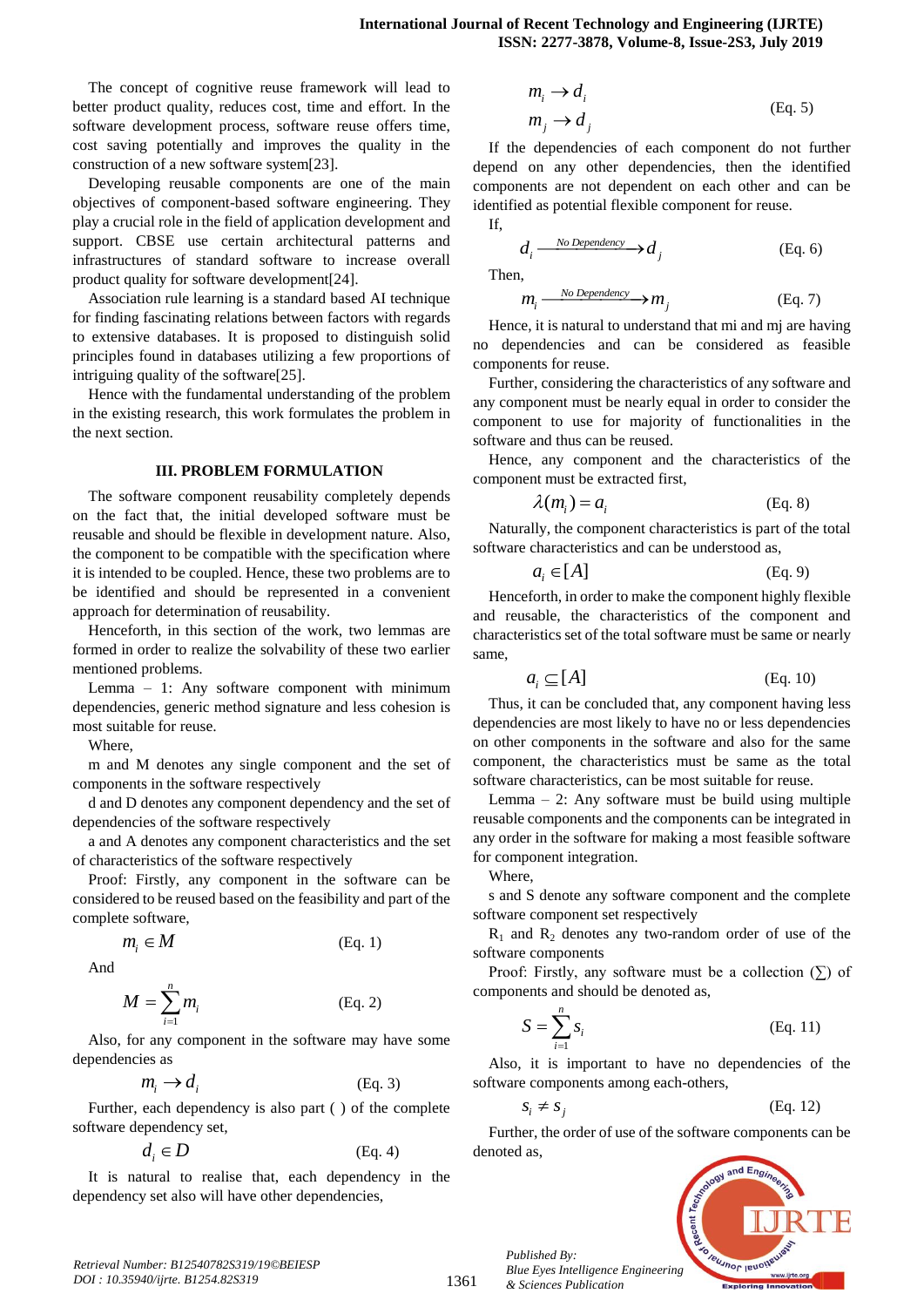$$
E[S] \to R_1
$$
  
\n
$$
\Pi[S] \to R_2
$$
 (Eq. 13)

The order of the use of the components must not differ in the outcome of the software as,

$$
\mathbf{R}_1 = \mathbf{R}_2 \tag{Eq. 14}
$$

Thus, it can be concluded that, the software components order of use must be independent of the outcome of the software for making the complete software most feasible for component integration and can be considered as best-case scenario for component-based development.

Henceforth, with the deep analysis of the problem, this work presents the software component feature extraction algorithm in the next section.

#### **IV. PROPOSED COMPONENT FEATURE EXTRACTION ALGORITHM**

In the light of Lemma – 1 and Lemma – 2, it is natural to understand that the extraction of features such as component dependency, component characteristics and total software characteristics are a must to identify any component for reuse.

Hence, in this section of the work, the feature extraction algorithm is proposed.

| <b>Algorithm - I:</b> Deep Feature Extraction for Software   |
|--------------------------------------------------------------|
| Components (DFESC)                                           |
| Step - 1. Accept the complete software component set         |
| Step - 2. For each component                                 |
| a. Analyse for System Calls                                  |
| b. If the system calls in system library                     |
| i. Then list the system library as                           |
| dependency                                                   |
| c. Else list the external library as dependency              |
| d. Analyse for component signature                           |
| List the inputs to the method                                |
| Identify the input transformation<br>11.                     |
| iii.<br>List the output control flow for the                 |
| component                                                    |
| Step $-3$ . End                                              |
| The flow of the elgebrithm is also applyeed graphically here |



#### **Fig. 3 The Flow Analysis of the DFESC algorithm**

Henceforth, the proposed feature extraction algorithm is deployed for software component analysis and the results are elaborated in further sections of this work.

Once the features of the software components are extracted and considered to be reused, this work also proposes a reusability feasibility analysis metric in the next section of the work.

#### **V. PROPOSED SOFTWARE REUSABILITY FEASIBILITY ANALYSIS METRIC**

After the successful extraction of the software component features, which is the prime objective for finding the reusability of any component, the component must be analysed for feasibility for reuse.

Hence, this work proposes a novel metric for feasibility analysis for reusability. The parameters for metric are elaborated here [Table – 1].

**TABLE I REUSABILITY FEASIBILITY ANALYSIS**

| Regsadilit i Feasibilit i Aral isis |                              |                 |  |  |  |  |
|-------------------------------------|------------------------------|-----------------|--|--|--|--|
| <b>Parameter</b>                    | <b>Parameter Description</b> | <b>Expected</b> |  |  |  |  |
| <b>Name</b>                         |                              | <b>Value</b>    |  |  |  |  |
| Software ID                         | The numeric identifier of    | Numeric         |  |  |  |  |
|                                     | the software during          |                 |  |  |  |  |
|                                     | analysis                     |                 |  |  |  |  |
| Component ID                        | The numeric identifier of    | Numeric         |  |  |  |  |
|                                     | the component during         |                 |  |  |  |  |
|                                     | analysis                     |                 |  |  |  |  |
| Number of                           | The number of system         | High            |  |  |  |  |
| Library                             | calls related to core        |                 |  |  |  |  |
| Dependencies                        | system library               |                 |  |  |  |  |
| Number of                           | The number of                | Low             |  |  |  |  |
| Component                           | dependencies on other        |                 |  |  |  |  |
| Dependencies                        | components                   |                 |  |  |  |  |
| Number of                           | The number of system         | Low             |  |  |  |  |
| External                            | calls related to external    |                 |  |  |  |  |
| Dependencies                        | system library               |                 |  |  |  |  |
| Input                               | The characterisation of      | Primitive Data  |  |  |  |  |
| Parameters                          | the input parameters         | <b>Types</b>    |  |  |  |  |
|                                     | with data types              |                 |  |  |  |  |
| Degree of                           | The change in the input      | Low             |  |  |  |  |
| transformation                      | parameters                   |                 |  |  |  |  |
|                                     | High: Change in              |                 |  |  |  |  |
|                                     | the data type                |                 |  |  |  |  |
|                                     | Medium:                      |                 |  |  |  |  |
|                                     | Change in                    |                 |  |  |  |  |
|                                     | variable name                |                 |  |  |  |  |
|                                     | Low: Change in               |                 |  |  |  |  |
|                                     | value                        |                 |  |  |  |  |
| Output                              | The characterisation of      | Primitive Data  |  |  |  |  |
| Parameters                          | the output parameters        | <b>Types</b>    |  |  |  |  |
|                                     | with data types              |                 |  |  |  |  |
| Component                           | Dependency of the other      | High            |  |  |  |  |
| Mutuality                           | components on the            |                 |  |  |  |  |
|                                     | analysing component          |                 |  |  |  |  |



*Published By:*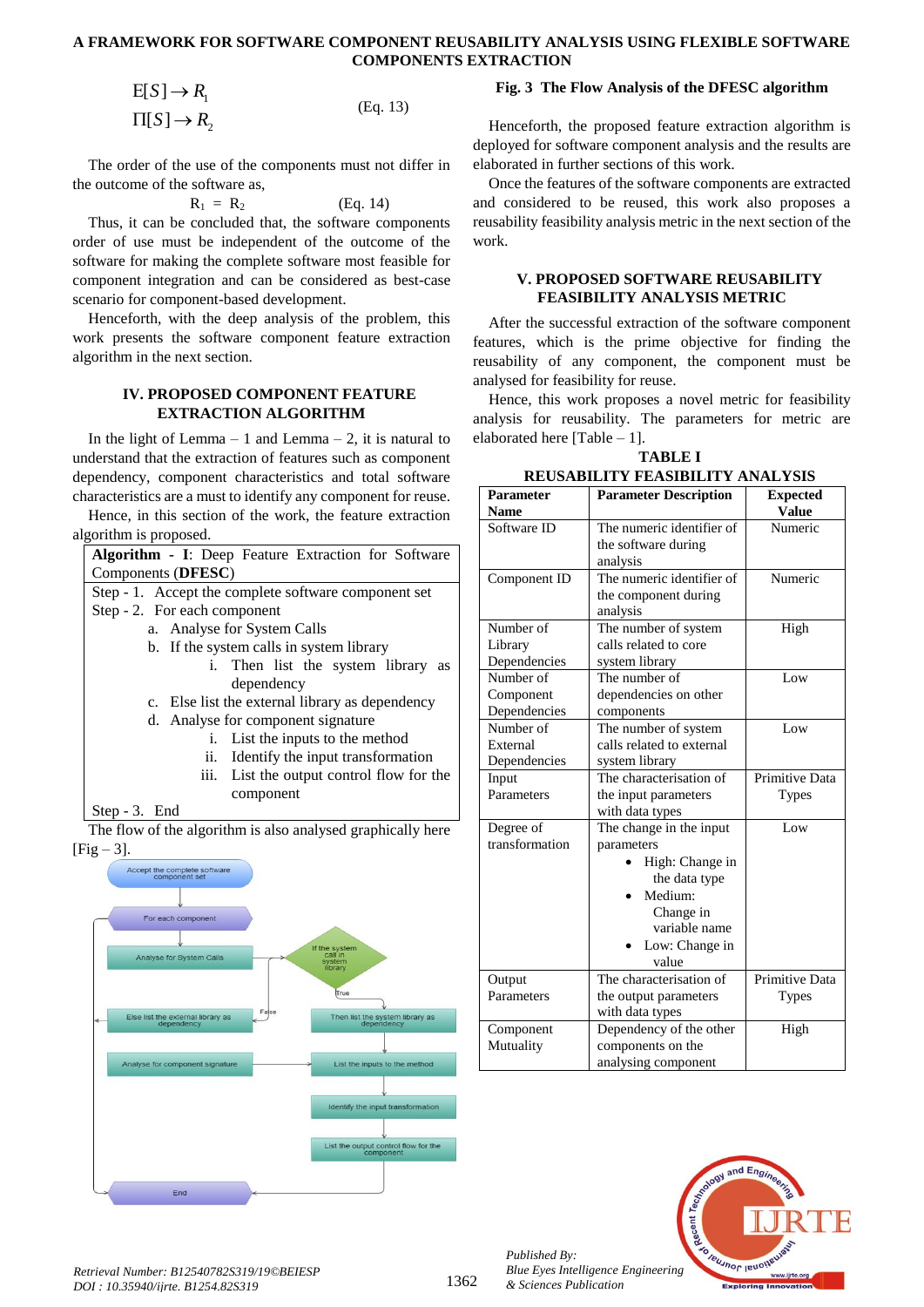| Development | The software          | Any  |
|-------------|-----------------------|------|
| Approach    | development           |      |
|             | programming approach: |      |
|             | Object Oriented       |      |
|             | • Procedural          |      |
|             | $\bullet$ Scripting   |      |
|             | Batch<br>$\bullet$    |      |
| Degree of   | Based on the expected | High |
| reusability | value range           |      |

The proposed reusability feasibility analysis metric, the degree of the reusability for any software can be determined.

Once the software components are identified as reusable components, the next challenge is to analyses the possibilities for integration. Henceforth, in the next section of this work, the proposed integration feasibility analysis algorithm is discussed.

# **VI. INTEGRATION FEASIBILITY ANALYSIS ALGORITHM**

The problem of integration in software component-based development and design is the major bottleneck in improving the software component-based reusability. As demonstrated in the Lemma  $-2$ , finding the accurate integration points, increase the adoptability of the software and makes the software more feasible for integration.

Thus, analysing the software for integration feasibility is the second most prime objective of any research and this section of the work presents the novel algorithm for integration feasibility analysis.

| Algorithm - II: Component Integration Feasibility Analysis<br>(CIFA) |  |  |  |  |  |  |
|----------------------------------------------------------------------|--|--|--|--|--|--|
| Step - 1. Accept the complete software component set                 |  |  |  |  |  |  |
| Step - 2. For each component                                         |  |  |  |  |  |  |
| a. Apply unit testing method to identify the                         |  |  |  |  |  |  |
| component outcome                                                    |  |  |  |  |  |  |
| b. Apply functional testing method to detect the                     |  |  |  |  |  |  |
| system outcome                                                       |  |  |  |  |  |  |
| c. Apply randomization to change the order                           |  |  |  |  |  |  |
| d. For each random order                                             |  |  |  |  |  |  |
| i. Match the final system outcome                                    |  |  |  |  |  |  |
| If the final system outcome is same<br>ii.                           |  |  |  |  |  |  |
| iii. Then                                                            |  |  |  |  |  |  |
| 1. Mark the order as feasible                                        |  |  |  |  |  |  |
| e. If at least one random order is true                              |  |  |  |  |  |  |
| i. Then                                                              |  |  |  |  |  |  |
| 1. Mark the software<br><b>as</b>                                    |  |  |  |  |  |  |
| integration feasible                                                 |  |  |  |  |  |  |
| $Step - 3.$ End                                                      |  |  |  |  |  |  |

The proposed algorithm is visualized graphically here [Fig  $-4$ ].



**Fig. 4 The Flow Analysis of the CIFA algorithm**

The proposed algorithm defines the software component integration. Software segments are parts of a framework or application. Segments are some methods for breaking the intricacy of software into sensible parts, which are accessed by this algorithm. Every segment shrouds the unpredictability of its usage behind an interface. Segments can be swapped in and out like the tradable parts of a machine. This lessens the intricacy of software advancement, upkeep, activities and bolster and enables a similar code to be reused in numerous spots.

Hence, it is natural to realize that the characteristics discussed of the proposed algorithm will certainly demonstrate the benefits during the results analysis.

Hence after, the results obtained from the proposed algorithms are analysed in the next section.

# **VII. RESULTS AND DISCUSSION**

The results obtained from the proposed algorithms are highly satisfactory and are discussed.

The results are discussed in few sub-sections as feature extraction, identification of the dependency, Component integration feasibility and finally the time complexity of the proposed algorithms.

# *A. Feature Extraction Analysis*

Firstly, the proposed algorithm is deployed on two different enterprise grade software applications for extraction of the features. The results are furnished here  $[Table - 2]$ .



*Published By:*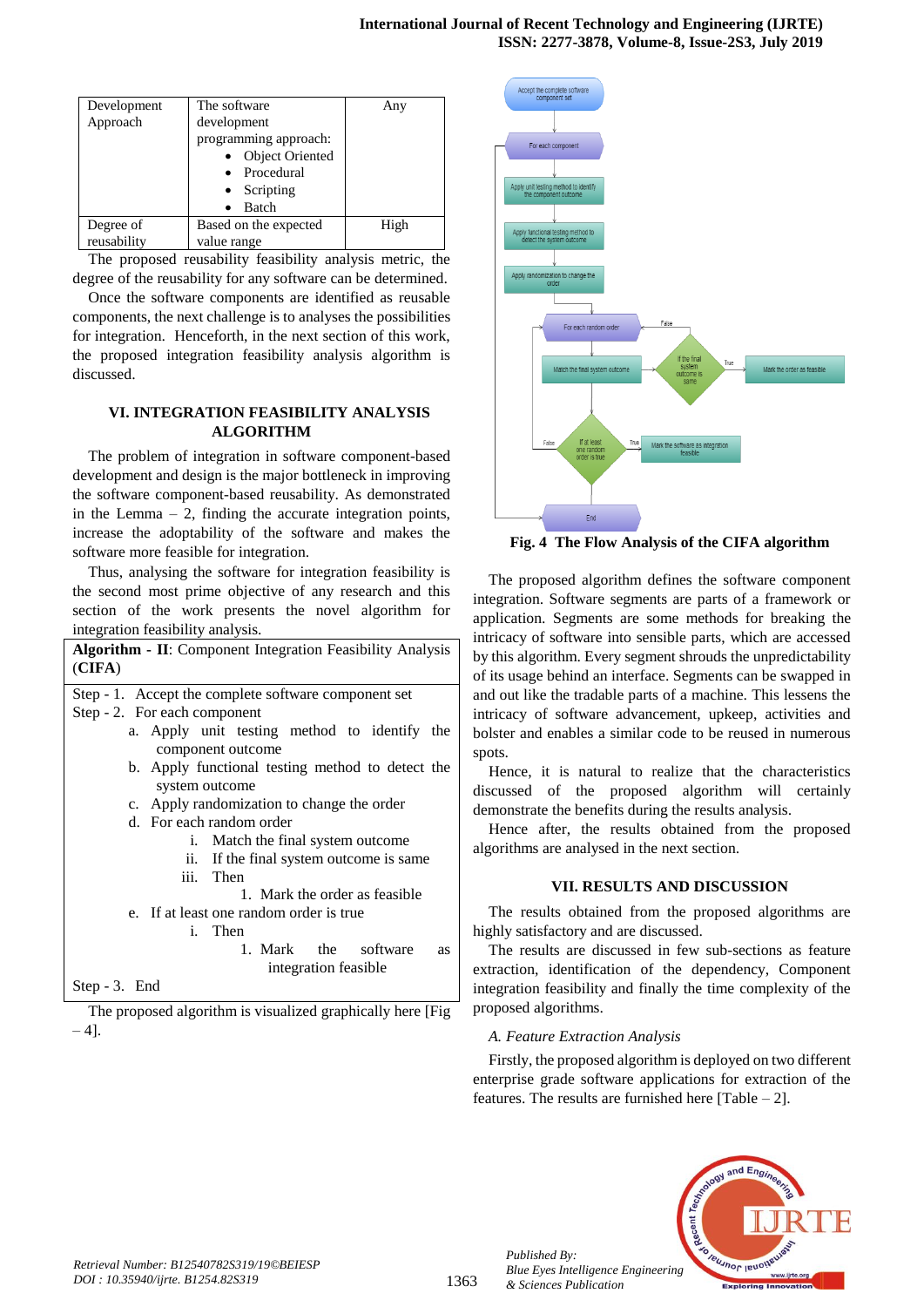**TABLE II FEATURE EXTRACTION ANALYSIS**

| <b>Software</b><br>ID | <b>Component ID</b> | Nu<br>mbe<br>r of<br>Libr<br>arv<br>Dep<br>ende<br>ncie<br>$\mathbf{s}$ | Nu<br>mb<br>er<br>of<br>Co<br>mp<br>one<br>nt<br>Dep<br>end<br>enci<br>es | <b>Numb</b><br>er of<br><b>Extern</b><br>al<br>Depen<br>dencie<br>s | Input<br>Param<br>eters | Degre<br>e of<br>transf<br>ormati<br>on | Outpu<br>Param<br>eters |
|-----------------------|---------------------|-------------------------------------------------------------------------|---------------------------------------------------------------------------|---------------------------------------------------------------------|-------------------------|-----------------------------------------|-------------------------|
| $W-1$                 | $Comp - 1$          | 12                                                                      | $\Omega$                                                                  | 5                                                                   | 7                       | Low                                     | 3                       |
| $W-1$                 | $Comp - 2$          | 5                                                                       | $\overline{0}$                                                            | 5                                                                   | $\overline{4}$          | Hig<br>h                                | 4                       |
| $W-1$                 | $Comp - 3$          | 8                                                                       | $\overline{c}$                                                            | $\overline{\mathcal{L}}$                                            | 6                       | Low                                     | $\overline{2}$          |
| $W-1$                 | $Comp - 4$          | 5                                                                       | 1                                                                         | 4                                                                   | $\overline{4}$          | Med<br>ium                              | 4                       |
| $W-1$                 | $Comp - 5$          | 9                                                                       | 3                                                                         | 6                                                                   | 5                       | Med<br>ium                              | 4                       |
| $W-2$                 | $Comp - 6$          | 4                                                                       | $\theta$                                                                  | 5                                                                   | 5                       | Med<br>ium                              | 2                       |
| $W-2$                 | $Comp - 7$          | 6                                                                       | 1                                                                         | 5                                                                   | 6                       | Med<br>ium                              | 4                       |
| $W-2$                 | $Comp - 8$          | 5                                                                       | $\theta$                                                                  | 5                                                                   | 5                       | Low                                     | 4                       |
| $W-2$                 | $Comp - 9$          | 8                                                                       | 3                                                                         | 6                                                                   | 5                       | Low                                     | $\overline{4}$          |
| $W-2$                 | $Comp -$<br>10      | 8                                                                       | 1                                                                         | 5                                                                   | $\overline{4}$          | Low                                     | 3                       |

At the point when the information to a calculation is too extensive to possibly be handled and it is suspected to be excess, at that point it tends to be changed into a decreased arrangement of highlights, additionally named a component vector. Deciding a subset of the underlying highlights is called include determination. The chose highlights are relied upon to contain the applicable data from the info information, with the goal that the ideal undertaking can be performed by utilizing this diminished portrayal rather than the total introductory information.

The results and analysed visually here  $[Fig - 5]$ .



**Fig. 5Software Component Feature Extraction Analysis**

Referring to the proposed metric  $[Table - 1]$  and the

expected value ranges, further the reusability analysis is carried out.

*B. Component Dependency Analysis* 

Secondly, the component dependency analysis is carried out [Table  $-3$ ].

| <b>COMPONENT DEPENDENCY ANALYSIS</b> |                 |                                             |                                               |  |  |
|--------------------------------------|-----------------|---------------------------------------------|-----------------------------------------------|--|--|
| <b>Software</b><br>ID                | Component<br>ID | Number of<br>Library<br><b>Dependencies</b> | Number of<br>Component<br><b>Dependencies</b> |  |  |
| $W-1$                                | $Comp - 1$      |                                             |                                               |  |  |
| $W-1$                                | $Comp - 2$      | 0                                           | 7                                             |  |  |
| $W-1$                                | $Comp - 3$      | 2                                           | 4                                             |  |  |
| $W-1$                                | $Comp - 4$      |                                             | 7                                             |  |  |
| $W-1$                                | $Comp - 5$      | 3                                           | 9                                             |  |  |
| $W-2$                                | $Comp - 6$      | 0                                           | 4                                             |  |  |
| $W-2$                                | $Comp - 7$      |                                             | 6                                             |  |  |
| $W-2$                                | $Comp - 8$      | 0                                           | 9                                             |  |  |
| $W-2$                                | $Comp - 9$      | 3                                           | 8                                             |  |  |
| W-2                                  | $Comp - 10$     |                                             | 6                                             |  |  |

**TABLE III COMPONENT DEPENDENCY ANALYSIS**

The results and analysed visually here  $[Fig - 6]$ .



**Fig. 6Software Component Dependency Analysis**

The instruments, libraries, and structures we use to manufacture our web applications today are definitely unique in relation to the ones we utilized only a couple of brief years prior. In a couple of brief a very long time from now, the vast majority of these advances will have changed significantly once more. However, a large number of us make these a focal, inseparable piece of our applications. the designers import, use, and acquire from the kind of-the-month structures as though they're all going to be near and unaltered until the end of time. The outside dependencies of the software code are expected to be very low as in case of component  $-6$ , under testing. This calculation extricates the outside conditions. Outside conditions represent an incredible danger to the long-haul soundness and practicality of any application.

# *C. Component Dependency Analysis*

Third, the software component's architectural and design specifications are also analysed in order to establish the thought of the applicability of the proposed algorithms for all programming languages [Table – 4].



*Published By:*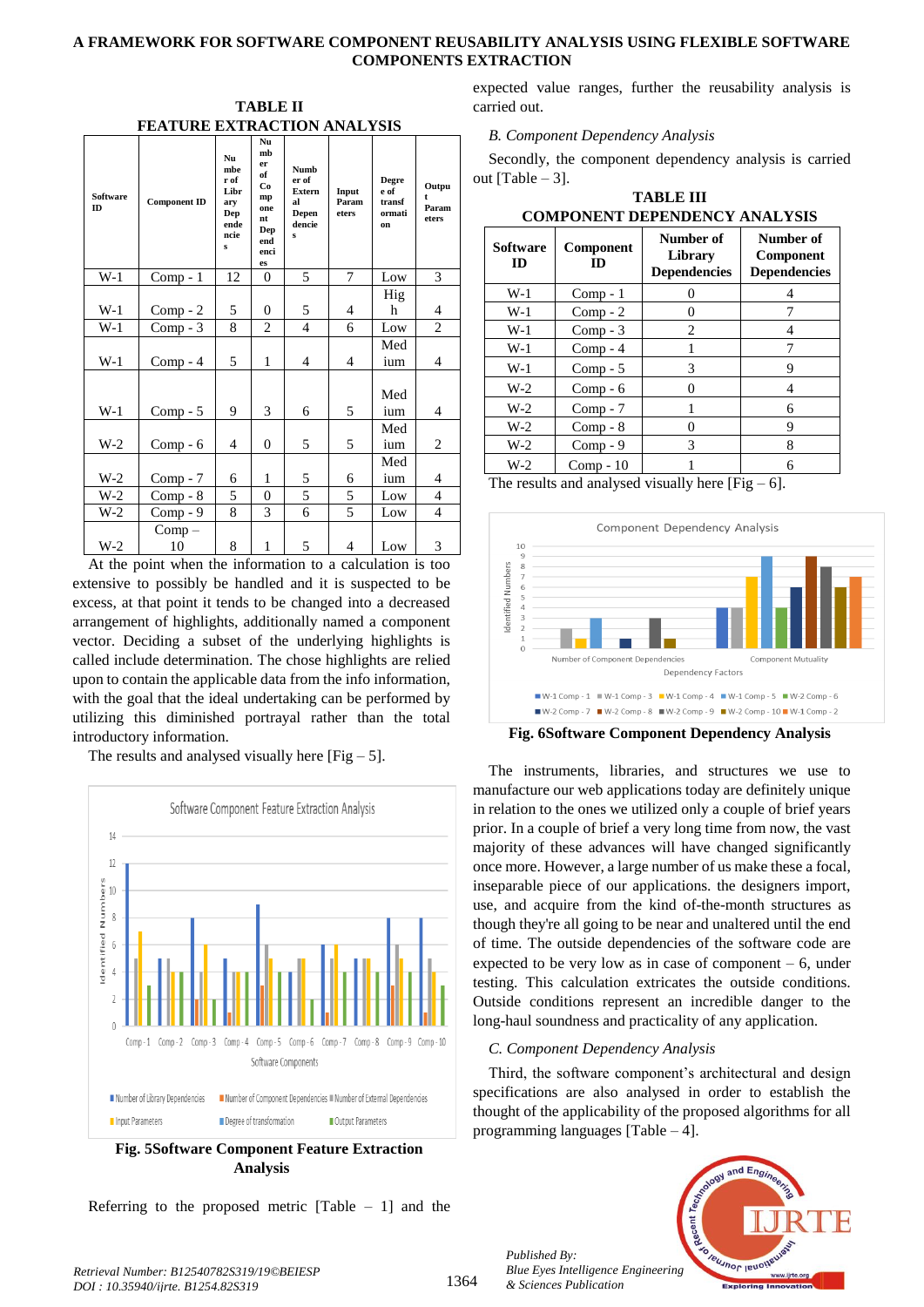| DEVELOPMENT APPROACH ANALTSIS |                        |                                |                          |  |  |
|-------------------------------|------------------------|--------------------------------|--------------------------|--|--|
| <b>Software</b><br>ID         | <b>Component</b><br>ID | <b>Development</b><br>Approach | Degree of<br>reusability |  |  |
| $W-1$                         | $Comp - 1$             | Batch                          | High                     |  |  |
| $W-1$                         | $Comp - 2$             | Procedural                     | Low                      |  |  |
|                               |                        | Object                         |                          |  |  |
| $W-1$                         | $Comp - 3$             | Oriented                       | Low                      |  |  |
| $W-1$                         | $Comp - 4$             | Scripting                      | High                     |  |  |
| $W-1$                         | $Comp - 5$             | Scripting                      | Medium                   |  |  |
| $W-2$                         | $Comp - 6$             | Batch                          | Low                      |  |  |
| $W-2$                         | $Comp - 7$             | Procedural                     | High                     |  |  |
| $W-2$                         | $Comp - 8$             | Scripting                      | Medium                   |  |  |
|                               |                        | Object                         |                          |  |  |
| $W-2$                         | $Comp - 9$             | Oriented                       | High                     |  |  |
| $W-2$                         | $Comp - 10$            | Procedural                     | High                     |  |  |

**TABLE IV DEVELOPMENT APPROACH ANALYSIS**

Automated software improvement is an applied structure for undertaking software designing tasks. There are various light-footed software improvement systems e.g. Precious stone Methods, Dynamic Systems Development Model, and Scrum. Most light-footed techniques endeavour to limit chance by creating software in short time boxes, called emphases, which normally last one to about a month. Every cycle resembles a small-scale software venture of its own and incorporates every one of the assignments important to discharge the little augmentation of new usefulness: arranging, prerequisites examination, plan, coding, testing, and documentation. While emphasis may not add enough usefulness to warrant discharging the item, a nimble software venture means to be fit for discharging new software toward the finish of each cycle. Toward the finish of every emphasis, the group reconsiders venture needs. Coordinated strategies underscore constant correspondence, ideally up close and personal, overwritten records. Most spry groups are situated in a warm up area and incorporate every one of the general population important to complete the software. At the very least, this incorporates software engineers and the general population who characterize the item, for example, item chiefs, business examiners, or genuine clients. The warm up area may likewise incorporate analysers, interface planners, specialized journalists, and the executives. Dexterous strategies likewise underline working software as the essential proportion of advancement. Joined with the inclination for up close and personal correspondence, nimble strategies create next to no composed documentation in respect to different techniques.

The results and analysed visually here  $[Fig - 7] & [Fig - 8]$ .



**Fig. 7 Software Component Development Approach Analysis**

Component Dependencies by Development Approach yed<br>um Development Approach Vs. Degree of Scripting Procedural č Object Oriented Dependency Batch Scripting Procedural Fiigh Object Oriented Batch  $\overline{0}$  $0.5$  $1.5$  $\overline{2}$  $2.5$  $3.5$ Component Count **Fi**

#### **g. 8 Software Component Development Approach &Degree of Reusability Analysis**

Hence, it is natural to realise that the degree of reuse completely depends on the design methodology rather ran development methodology.

# *D. Time Complexity Analysis*

Finally, the time complexity analysis is carried out for the testing components  $[Table - 5]$ .

**TABLE V TIME COMPLEXITY ANALYSIS**

| <b>Software ID</b> | Component<br>ID | <b>Analysis</b><br>Time (sec) |
|--------------------|-----------------|-------------------------------|
| W-1                | $Comp - 1$      | 15.4929                       |
| W-1                | $Comp - 2$      | 12.1642                       |
| $W-1$              | $Comp - 3$      | 17.8832                       |
| $W-1$              | $Comp - 4$      | 12.8145                       |
| W-1                | $Comp - 5$      | 19.8786                       |
| W-2                | $Comp - 6$      | 16.9762                       |
| W-2                | $Comp - 7$      | 14.4435                       |
| W-2                | $Comp - 8$      | 10.855                        |
| W-2                | $Comp - 9$      | 18.0534                       |
| $W-2$              | $Comp - 10$     | 19.6548                       |

The proposed framework produces the outcomes in measured time complexity between 10 to 20 sec.

The results and analysed visually here  $[Fig - 9]$ .



**Fig. 9 Time Complexity Analysis**



*Published By:*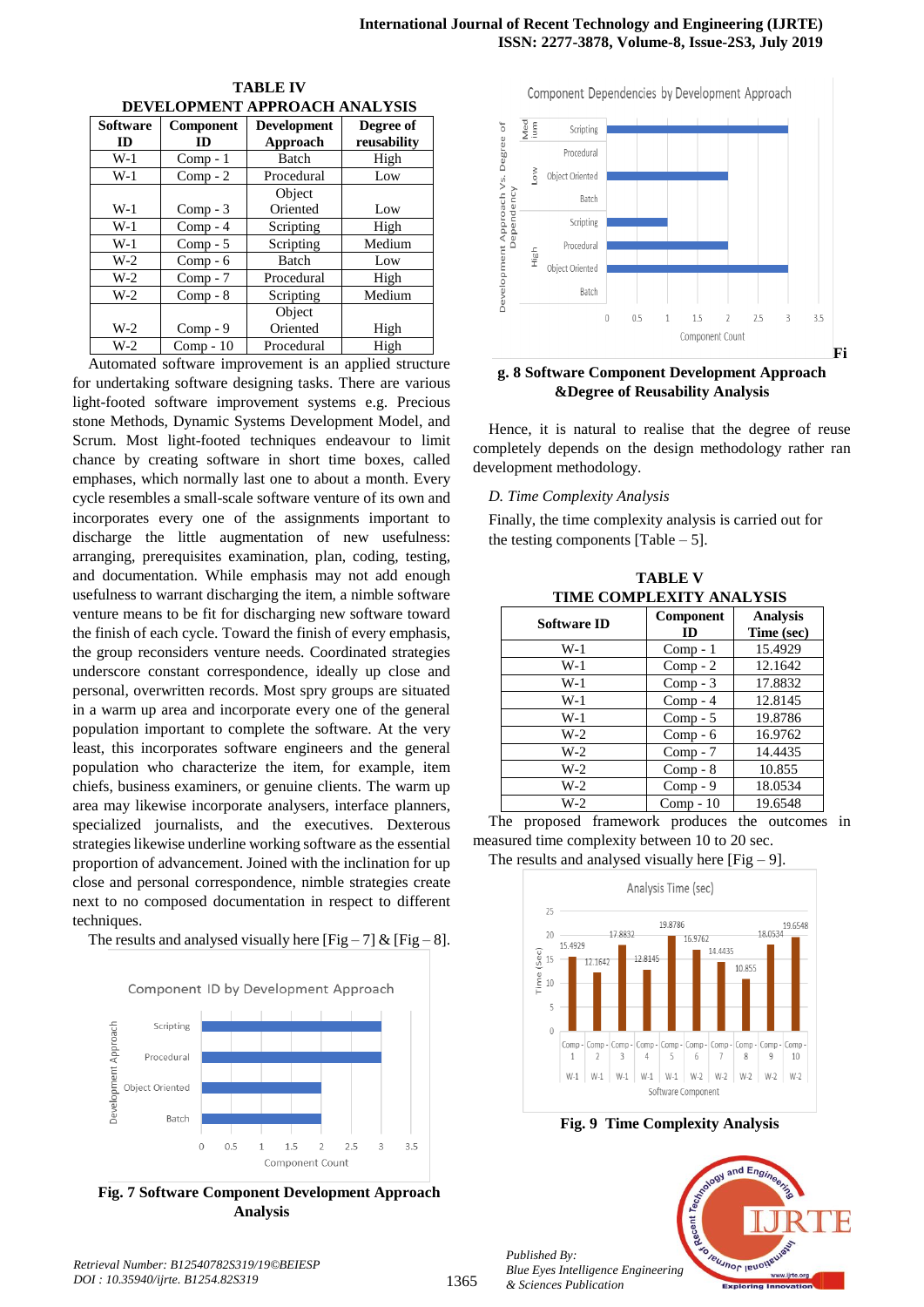Once in a while, there are more than one approach to take care of an issue. We have to figure out how to look at the execution changed calculations and pick the best one to tackle a specific issue. While breaking down a calculation, we generally consider time unpredictability and space multifaceted nature. Time unpredictability of a calculation measures the measure of time taken by a calculation to keep running as an element of the length of the info. Essentially, Space multifaceted nature of a calculation evaluates the measure of room or memory taken by a calculation to keep running as a component of the length of the information.

Henceforth, it is natural to realize that the proposed algorithms produce highly accurate and satisfactory results with constant time complexity.

In the next section of this work, the comparative analysis is carried out.

#### **VIII. COMPARATIVE ANALYSIS**

In order to build the believe that the proposed methodology is better than the other parallel research outcomes, in this section of the work the comparative analysis is furnished. The methodologies are compared based on number of metric parameters, spread of technology analysis, time complexity and finally the reusability detection measures [Table  $-6$ ].

|                    | Number of         | Analysis of         | <b>Reusability</b> | <b>Time</b> |
|--------------------|-------------------|---------------------|--------------------|-------------|
|                    | Metric            | <b>Development</b>  | <b>Detection</b>   | Complexity  |
| <b>Methodology</b> | <b>Parameters</b> | <b>Technologies</b> | $\star$            |             |
| Sant'Anna C. et    |                   | Object              |                    |             |
| al. [13]           | 12                | Oriented            | Moderate           | Low         |
| Washizaki H. et    |                   | Object              |                    |             |
| al. [14]           | 11                | Oriented            | Moderate           | High        |
| Boxall M.A.S.      |                   | Object              |                    |             |
| et al. $[15]$      | 8                 | Oriented            | Low                | Moderate    |
| Etzkorn L.H. et    |                   | Object              |                    |             |
| al. [16]           | 13                | Oriented            | Moderate           | Low         |
| Aggarwal K.K.      |                   | Object              |                    |             |
| et al. [17]        | 5                 | Oriented            | Low                | High        |
| Kim S.D. et al.    |                   | Object              |                    |             |
| [18]               | 8                 | Oriented            | Low                | High        |
| Dandashi F. et     |                   | Object              |                    |             |
| al. [19]           | 8                 | Oriented            | Low                | High        |
| Sharma A. et al.   |                   | Object              |                    |             |
| [20]               | 9                 | Oriented            | Low                | Low         |
| Sandhu P.S. et     |                   | Object              |                    |             |
| al. [21]           | 10                | Oriented            | Moderate           | Moderate    |
| Marko Mijač et     |                   | Object              |                    |             |
| al. [22]           | 10                | Oriented            | High               | Moderate    |
|                    |                   | Object              |                    |             |
| Proposed           |                   | Oriented            |                    |             |
| DFESE &            |                   | Procedural          |                    |             |
| <b>CIFA</b>        |                   | Scripting           |                    |             |
| Algorithm          | 12                | Batch               | High               | Low         |

**TABLE VI COMPARATIVE ANALYSIS**

 $*$  Low: 60% to 65%, Moderate: 65% to 70% and High: 70% and Higher

 $+$  \* Low: O(n), Moderate: O (n \* m) and High: O (m \* n) log(n)) and Higher

Hence, it is natural to realise that the proposed methodology has outperformed the other parallel research outcomes.

Further, the work presents the final conclusion of this search in the next section.

# **CONCLUSION**

The increase in demand for the higher quality software with reduced development time have increased the use of software

component reusability in application development domains. The major challenge of identification of reusable components is to identify and match the complete specification of the selected component. Thus, this work proposes a novel deep feature extraction algorithm to analyse and extract the features of the software components and proposes a novel metric for analysing the feasibility for reuse of any selected software component. Also, yet another outcome of the proposed research is the component integration feasibility analysis algorithm for any software using equivalency theory. The final outcome of the work is an automated framework to identify the reusable components and recommend a integration possibilities for any given software under any domain for any development methodologies for making the software development life cycle a much accurate and timely field of work.

#### **REFERENCES**

- 1. Crnkovic, M. Larsson, Building Reliable Component-Based Software Systems, Norwood, MA, USA:Artech House, Inc., 2002.
- 2. AUTOSAR Technical Overview, [online] Available: http://www.autosar.org.
- 3. K. Hänninen, J. Mäki-Turja, M. Nolin, M. Lindberg, J. Lundbäck, K.-L. Lundbäck, "The Rubus component model for resource constrained real-time systems", Industrial Embedded Systems 2008. SIES 2008. International Symposium on, pp. 177-183, 2008.
- 4. K.-H. John, M. Tiegelkamp, IEC 61131–3: programming industrial automation systems: concepts and programming languages requirements for programming systems decision-making aids, Springer Science & Business Media, 2010.
- 5. G. Campeanu, J. Carlson, S. Sentilles, "A GPU-aware component model extension for heterogeneous embedded systems", The Tenth International Conference on Software Engineering Advances, 2015.
- 6. G. Campeanu, J. Carlson, S. Sentilles, S. Mubeen, "Extending the Rubus component model with GPU-aware components", Component-Based Software Engineering (CBSE) 2016 19th International ACM SIGSOFT Symposium on, pp. 59-68, 2016.
- 7. M. Chaudron, I. Crnkovic, H. van Vliet, "Component-based software engineering" in Software Engineering: Principles and Practice, Wiley, 2008.
- 8. I.Crnkovic, S. Sentilles, A. Vulgarakis, M.R. Chaudron, "A classification framework for software component models", IEEE Transactions on Software Engineering, vol. 37, no. 5, pp. 593-615, 2011.
- 9. J.D. Owens, M. Houston, D. Luebke, S. Green, J.E. Stone, J.C. Phillips, "GPU computing", Proceedings of the IEEE, vol. 96, 2008.
- 10. S.A. Manavski, "CUDA compatible GPU as an efficient hardware accelerator for AES cryptography", Signal Processing and Communications IEEE International Conference, pp. 65-68, 2007.
- 11. T. Preis, P. Virnau, W. Paul, J.J. Schneider, "GPU accelerated Monte Carlo simulation of the 2D and 3D Ising model", Journal of Computational Physics, vol. 228, no. 12, pp. 4468-4477, 2009.



*Published By: Blue Eyes Intelligence Engineering & Sciences Publication*